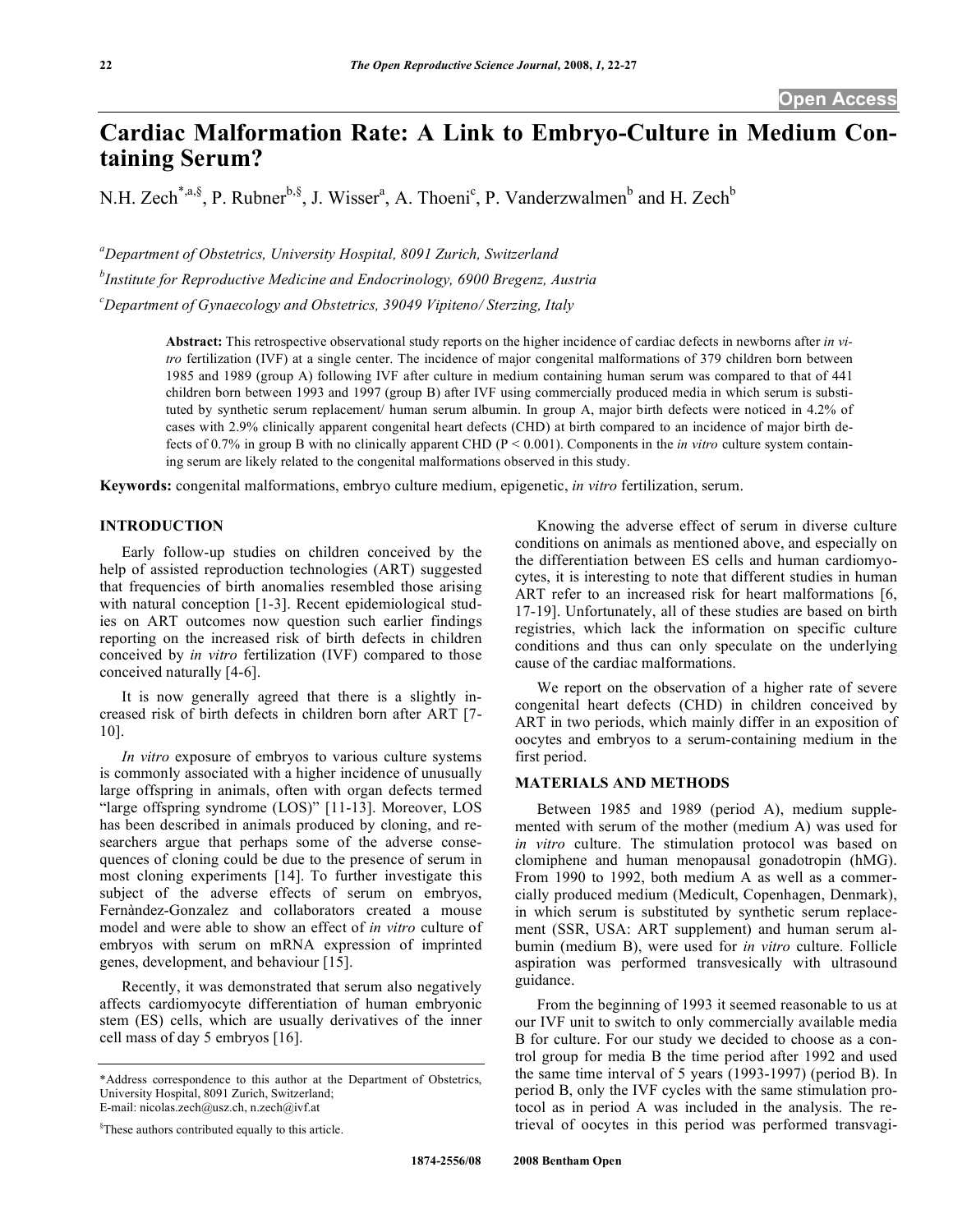nally. While the sperm preparation protocols in period B were more sophisticated with the addition of Percoll gradients for a less damaging centrifugation of sperm, the media used were similar. Information on the results after embryo transfer and on the outcome of children born was gathered throughout both periods by the same person and in a systematic manner around 18 months after embryo transfer by intensively communicating with the couples as well as with the physicians or hospitals in charge. For all reported malformations, copies of relevant documents of paediatric examinations were made available for clinical validation.

 Major congenital malformations (MCM) are defined here as those seen at birth or in the first few weeks thereafter that require surgery and that result in severe dysfunction or death. All other malformations referred to in this paper that are conspicuous at birth or shortly thereafter are considered minor congenital malformations.

 Only those pregnancies were included in which a heartbeat was visible on ultrasound examination in the first trimester. We kept records on how many pregnancy terminations were carried out because of intrauterine ultrasound findings justifying such a procedure and on the number of miscarriages. Data on complications otherwise associated with pregnancy, such as preterm premature rupture of the membranes, preterm delivery, pre-eclampsia, or intrauterine growth retardation, were not considered for this evaluation.

### **STATISTICAL ANALYSIS**

 A retrospective explorative observational study was set up with a group of children born between 1985 and 1989 and a second group born between 1993 and 1997, both conceived by ART and differing as described above. To compare the distribution of congenital malformations in the two groups, a double-sided Fisher's exact test or a X2 test - where appropriate - were conducted, and odds ratios of respectively 95% CI were calculated using SPSS for Windows 11.0 (Chicago, IL, USA). Percentages were rounded up to the first decimal place. P-values below 0.05 were considered as statistically significant. Statistical analysis were performed only for MCM and CHD, because of the low rates and consequently overall lower statistical power for other malformations and the primary endpoint being to show higher rates of MCM.

# **STIMULATION PROTOCOLS AND CULTURE PRO-CEDURES IN DETAIL**

#### **Stimulation Protocol in Period A and B**

 For stimulation, clomiphene (Arcana, Vienna, Austria) in combination with hMG (Fertinorm, Serono, Austria) (150 IU per day) was administered for five days as described elsewhere [20]. When the leading follicle reached 18 mm, the endogenous LH surge was monitored in 4-hourly urine portions using HI-Gonavis (Mochida Pharmaceuticals, Tokyo, Japan). In case of an endogenous LH surge the cycle was cancelled. An ovulatory dose of 10,000 IU of hCG (Pregnyl, Organon, Holland) was given, and follicle aspiration was performed 34-36 hours thereafter. Follicular growth was monitored, and follicle aspiration was performed transvesically with ultrasound guidance in period A and with a transvaginal probe in period B. Luteal phase support consisted of administering 50 mg progesterone i.m. daily (Streule, Richterswil, Switzerland). In case of a positive

pregnancy test 14 days after oocyte retrieval, progesterone supplementation was continued until gestational sac(s) with fetal heart activities was/were visible at 30 days after transfer.

### **Culture Procedures**

 In period A, Ham's F10 medium (Gibco, Aldrich, Austria), supplemented with penicilline/ streptomycine (INC, Biomedicals Inc., USA) and 8 to 15% (v/v) heat inactivated patients' serum (30 min at 56°C), was used for sperm preparation, oocytes and embryo culture. For oocyte retrieval Hepes buffered Ham's F10 supplemented with 40 IE/ml heparine (Sandoparin, Sandoz, Switzerland) was used. One day before follicle puncture (day 0), the culture medium was supplemented with heat inactivated patients' serum and incubated at 37°C in a humidified atmosphere of 5% CO2 in air.

 In period B, universal IVF medium (Medicult, Copenhagen, Denmark) was supplemented with 10% human serum albumin (5 mg/mL) instead of maternal serum for gametes preparation and embryo culture.

 During both periods, a maximum of 10 cumulus oocyte complexes per well was inseminated with 100,000 motile spermatozoa 4 hours after oocyte retrieval.

 The 'swim-up' technique and density gradients are the most commonly used techniques for sperm washing and preparation.

 The 'swim-up' procedure was the standard procedure for the washing and preparation of the spermatozoa during period A. One mL of semen was washed with 3 mL of Ham's F10 medium (Gibco, Aldrich, Austria) containing 10% serum (v/v) in a 15 ml Falcon tube (Astromed, Austria). Following centrifugation at 250 g for 5 min, the supernatant was discarded and the washing procedure repeated. After a second washing, 1 mL of medium was gently dripped onto the pellet and incubated at 37°C for 30 min. The upper part (200  $\mu$ L) of the supernatant was carefully removed for further use. Sperm were prepared with the same stock solution containing Ham's F10 medium (Gibco, Aldrich, Austria) supplemented with  $10\%$  (v/v) serum as described previously [21].

 During period B, sperm preparation was performed using a discontinuous percoll gradient centrifugation technique.

 The 100% percoll solution, which was medium designed, was prepared by diluting one part of Ham's F10 medium (10-fold concentrated) with nine parts of percoll (Pharmacia, Sweden). Combining the 100% percoll solution with Ham's F10 medium, different gradients of 40%, 60%, 70%, 80%, and 90% were prepared and the gradients kept iso-osmotic. Percoll density gradients were formed by layering 1 mL of each different concentration of percoll solution into a Falcon tube, starting with the highest density solution at the bottom. In case of normal semen parameters, all the gradients were used, and in case of semen with sub-optimal parameters, only layers of 100%, 70%, and 40% composed the column. Once the gradient had been prepared, 1 mL of semen was placed on the top of the gradient and the tube centrifuged for 15 min at 250 g. After centrifugation, only the 100% part was aspirated and washed by dilution with 10 mL of medium (Ham's F10 plus serum) before another 5 min of centrifuga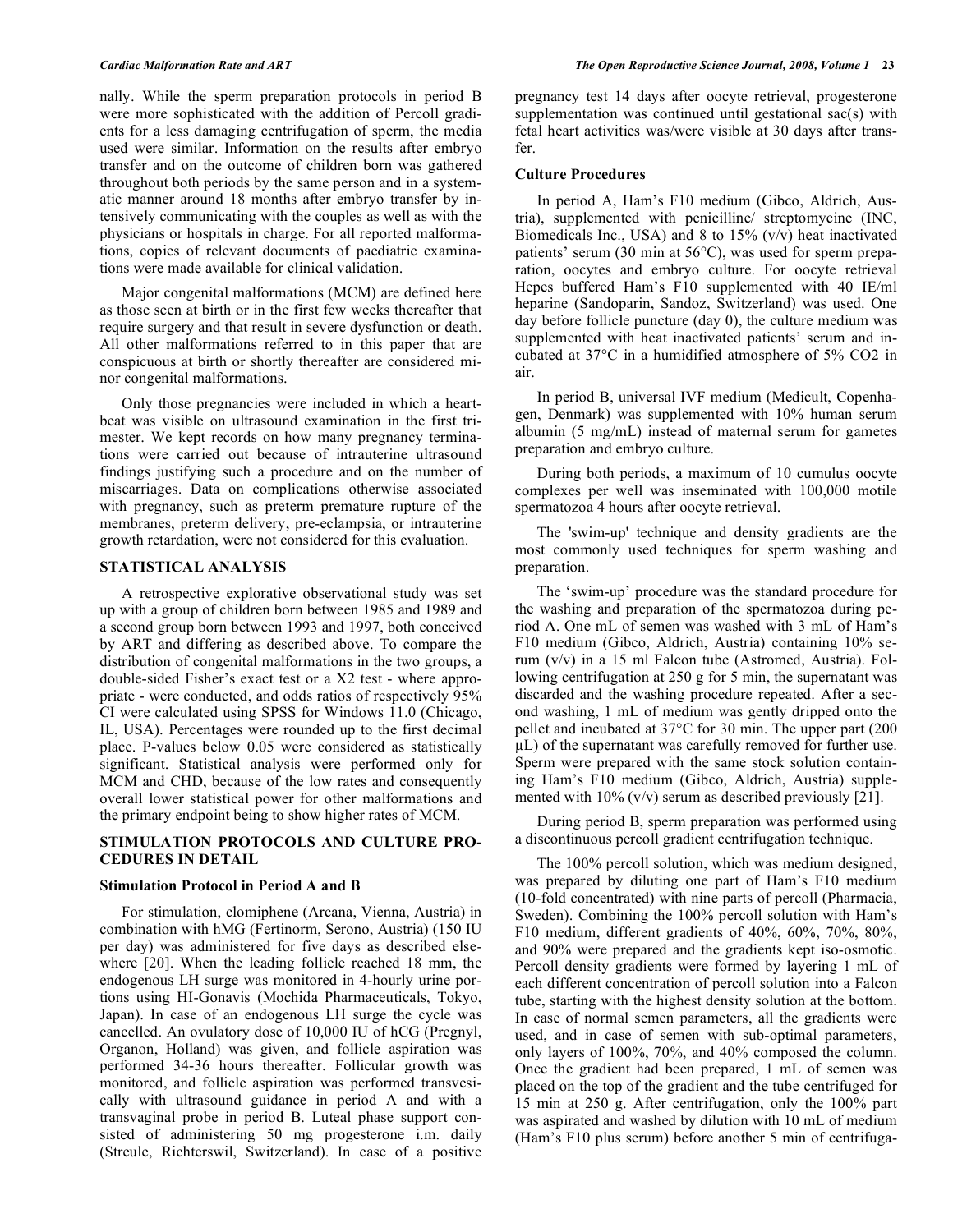tion. The supernatant was removed, and the pellet was resuspended before insemination.

 Fertilization was assessed 16–20 hours after insemination. Normal fertilization was confirmed by the presence of two pronuclei (2 PN) with two distinct polar bodies and placed in fresh medium. Embryo quality on day 3 was scored, and 2 to 3 embryos were selected for transfer.

 For both periods A and B, oocyte and embryo cultures were performed in 4-well multidishes (Nunc, Roskilde, Denmark), each containing 500  $\mu$ L media at 37°C in a humidified atmosphere of 5% CO2 in air.

Using  $20-30$   $\mu$ L of medium, the embryos were placed into the Wallace catheter (HG Wallace Ltd, Colchester, Essex, UK) between two small areas of air, and a gentle transcervical embryo transfer without ultrasound guidance was performed, placing the embryos 0.5 cm apart from the fundus.

# **RESULTS**

#### **Period A**

 In period A, 1,852 embryo transfers (ET) were conducted resulting in 366 (19.8%) pregnancies with at least one embryo with positive heartbeat on ultrasound. Patient characteristics, data on pregnant women not included in the study, quality, and fertilization rates of retrieved oocytes are shown in Tables **1** and **2**.

 Sixteen MCM were detected as described and subdivided below and shown in Table **3**. Of the 16 MCM, 7 boys and 9

**Table 1. Data on Patients and Children Included in the Study** 

girls were affected, showing no differences in sex distribution. Severe CHD occurred 6 times in singleton pregnancies with term delivery, twice in one of the babies of twin pregnancies with deliveries in pregnancy week 32 and 34 respectively, and 3 times in one of the babies of a triplet pregnancy, with deliveries of all three between pregnancy week 31 and 33. Three times, a transposition of the great arteries (TGA) was diagnosed, 3 times, a patent ductus arteriosus (PDA) with an atrial septal defect (ASD), and one case of a medium-sized pulmonic stenosis (PS) were observed. Two babies presented with TGA and additionally had PDA as well as an ASD. One child had a complex heart defect with a double-outlet-right-ventricle, a sub-aortal and a second ventricular muscular septum defect, a hypoplastic mitral annulus with a medium-sized mitral stenosis, a disrupted aortal arc behind the left arteria subclavia (Type A), a hypoplasia of the aortic arc with branching off from the truncus brachiocephalicus, and the right kidney located in the pelvis. Another child presented with a PS and had an atrial septal aneurysm.

 In children with MCM and severe CHD, the medical history of the mothers/parents reveals no pre-existing causative factors (e.g. diabetes or adipositas of the mother, genetic predisposition of either couple).

#### **Period B**

 In period B, 1,653 ET were conducted resulting in 457 (27.6%) pregnancies with at least one embryo with positive heartbeat on ultrasound. Patient characteristics, data on preg-

| Characteristic                                           | Period A        | <b>Period B</b>              | Odds Ratio $(95\% \text{ CI})^B$ | P-Value |
|----------------------------------------------------------|-----------------|------------------------------|----------------------------------|---------|
| Patients with ET (n)                                     | 1852            | 1653                         |                                  |         |
| Age $(yr)$                                               | $33.0 \pm 3.85$ | $33.0 \pm 3.81$ <sup>A</sup> |                                  | .85     |
| Indication for treatment, $n$ $\left(\frac{9}{6}\right)$ |                 |                              |                                  |         |
| Tubal factor                                             | 1259 (67.9)     | 1103(66.7)                   | $1.06(0.92 - 1.22)$              | .43     |
| Immunological and/or idiopathic                          | 242(13.0)       | 207(12.5)                    | $1.05(0.86 - 1.28)$              | .63     |
| Andrological factor                                      | 351 (18.9)      | 343(20.8)                    | $0.89(0.76 - 1.05)$              | .18     |
| Pregnant women, n $(\%)^C$                               | 366(19.8)       | 457(27.6)                    | $0.64(0.55-0.75)$                | < 0.001 |
| Lost to follow-up, $n$ $(\%)$                            | 7(1.9)          | 11(2.4)                      | $0.79(0.30-2.06)$                | .63     |
| Miscarriage, n (%)                                       | 36(9.8)         | 41 $(8.9)$                   | $1.11(0.69-1.77)$                | .67     |
| Pregnancy termination, $n$ (%)                           |                 |                              |                                  |         |
| Pathologic amniocentesis finding                         | 17(4.6)         | 19(4.2)                      | $1.12(0.58-2.19)$                | .73     |
| Pathologic ultrasound finding                            | 5(1.4)          | 4(0.9)                       | $1.57(0.42 - 5.89)$              | .52     |
| Neural tube defect                                       | 4(1.1)          | 3(0.7)                       |                                  |         |
| Potter syndrome                                          | 1(0.3)          | $\theta$                     |                                  |         |
| Caudal regression syndrome                               | $\mathbf{0}$    | 1(0.2)                       |                                  |         |
| Live birth, n                                            | 382             | 448                          |                                  |         |
| Lost to follow-up, n                                     | 3               | 7 <sup>D</sup>               | $0.49(0.13-1.94)$                | 36      |
| No. of Children Included in Study                        | 379             | 441                          |                                  |         |
| Singletons, $n$ $\frac{6}{6}$                            | 221(58.3)       | 315(71.4)                    | $0.56(0.42-0.75)$                | < 0.001 |
| Twins, $n$ $(\%)$                                        | 146(38.5)       | 120(27.2)                    | $1.68(1.25-2.25)$                | < 0.001 |
| Triplets, $n$ (%)                                        | 12(3.2)         | 6(1.4)                       | $2.37(0.88 - 6.38)$              | .08     |

 ${}^{\text{A}}$ Plus-minus values are means  $\pm$ SD, <sup>B</sup>CI denotes confidence interval, <sup>C</sup>Pregnancy was defined by a positive heartbeat on ultrasound examination in the first trimester, <sup>D</sup>2 twins.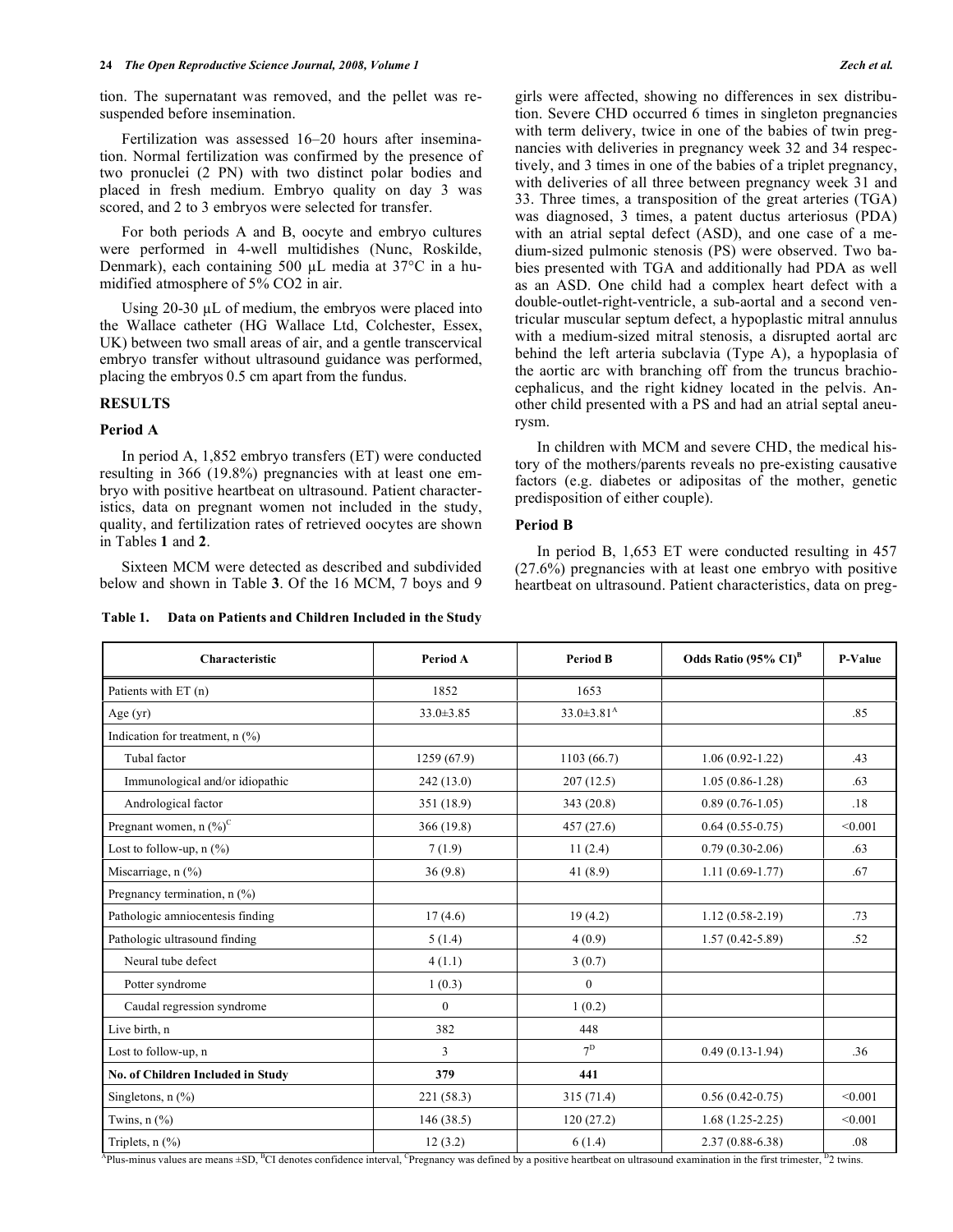nant women not included in the study, quality, and fertilization rates of retrieved oocytes are shown in Tables **1** and **2**. In this time period, 441 children were born in the IVF group. Three major birth defects were detected as shown in Table **3**. No CHD was diagnosed.

## **Table 2. Analysis of Data on Oocyte Yield, Oocyte Morphology and Fertilization Rates**

| Variable                                                                                                                                                                                                                                                       | Period A     | <b>Period B</b> |
|----------------------------------------------------------------------------------------------------------------------------------------------------------------------------------------------------------------------------------------------------------------|--------------|-----------------|
| Patients with ET, n                                                                                                                                                                                                                                            | 1852         | 1653            |
| Oocytes, $n^A$                                                                                                                                                                                                                                                 | 12651        | 13653           |
| Immature, $n$ $\left(\frac{9}{6}\right)$                                                                                                                                                                                                                       | 1490 (11.8)  | 1489 (10.9)     |
| Degenerative, n (%)                                                                                                                                                                                                                                            | 604(4.8)     | 807 (5.9)       |
| Preovulatory, $n$ (%)                                                                                                                                                                                                                                          | 10557 (83.4) | 11357 (83.2)    |
| Fertilized oocytes, n                                                                                                                                                                                                                                          | 8098         | 9201            |
| Oocytes per patient, $n (= diff. %)^B$                                                                                                                                                                                                                         | 6.8          | $8.2 (+ 20.91)$ |
| Fertilized oocytes per patient, $n (\pm \text{diff.}\%)^B$                                                                                                                                                                                                     | 4.4          | $5.7 (+ 27.29)$ |
| Fertilized oocytes per oocytes, $n (\pm \text{diff.}\%)^B$                                                                                                                                                                                                     | 0.64         | $0.67 (+ 5.28)$ |
| $^{10}$ $^{10}$ $^{11}$ $^{11}$ $^{11}$ $^{11}$ $^{11}$ $^{11}$ $^{11}$ $^{11}$ $^{11}$ $^{11}$ $^{11}$ $^{11}$ $^{11}$ $^{11}$ $^{11}$ $^{11}$ $^{11}$ $^{11}$ $^{11}$ $^{11}$ $^{11}$ $^{11}$ $^{11}$ $^{11}$ $^{11}$ $^{11}$ $^{11}$ $^{11}$ $^{11}$ $^{11$ |              |                 |

<sup>A</sup>Classified according to Veeck  $[22]$ ,  $^{B}_{\pm}$  differences in percent from period A to period B.

# **DISCUSSION AND CONCLUSIONS**

 To the best of our knowledge, this is the largest study of its kind on a link between culture conditions and the appearance of MCM observed in children born after IVF at a single center in Europe which parallels observations made on adverse effects of serum containing culture conditions on animals and on human ES cells differentiating to cardiomyocytes [14-16].

 In our study, we observed a high rate of severe CHD of 2.9% in children conceived after IVF with culture in medium containing serum versus no CHD in group B ( $P < 0.001$ ), in which serum was substituted by synthetic serum replacement and human serum albumin.

 The incidence of severe CHD has been quite stable for many years in naturally conceived pregnancies, ranging from 2.5 to 3 live births per 1,000 [23]. If the incidence of moderate and severe CHD is looked at simultaneously, the number rises to approximately 6 to 10 per 1,000 live [23]. The differences in reported incidences of CHD are mainly due to the different abilities to detect trivial lesions. Still, these numbers are much lower than the 11 severe CHD (29 per 1,000 live births) seen in our study group A, and it is very noteworthy to find such a high number of primarily severe CHD (with apparent symptoms or complications and the need for CHD expertise) in this collective.

 The presented data have both several potentially strong and weak points. The interpretation of collected data is first of all limited by the study itself, which is retrospective, observational, and originates from a single center. The observational bias was kept to a minimum, as the interviews were conducted in a structured way and always by the same person and included both the couples and the physicians, respectively, or the hospitals in charge where copies of medical records were available for the reported malformations.

 Although single center studies harbor the danger of cluster formations, this can also be seen as a strength in our study, because data on the stimulation protocols and culture procedures were fully available, which is in contrast to published multi-center studies that refer to birth registries lacking detailed information on the whole procedure. Another indicator for low bias is the minimal loss of follow-up in both groups. Furthermore, the miscarriage rate, the rate of first or second trimester pregnancy termination due to pathologic findings with prenatal ultrasound screening as well as after invasive diagnosis did not differ significantly between the two groups.

**Table 3. Distribution on Major Congenital Malformations in Periods A and B** 

| Variable                 | Period A<br>$(N=379)$ | <b>Period B</b><br>$(N=441)$ | <b>Odds Ratio</b><br>$(95\% \text{ C}I)^{A}$ | P-Value |
|--------------------------|-----------------------|------------------------------|----------------------------------------------|---------|
| <b>MCM</b>               | 16                    | 3                            | $6.4(1.86-22.3)$                             | < 0.001 |
| Severe CHD               | $11^B$                | $\mathbf{0}$                 |                                              | < 0.001 |
| Omphalocele              | 1                     | $\theta$                     |                                              |         |
| Neural tube defect       | 1                     | $\theta$                     |                                              |         |
| Cataract                 | 1                     | $1^{\circ}$                  |                                              |         |
| Hydrocephalus            | $\overline{2}$        | $\theta$                     |                                              |         |
| Meningomyelocele         | $\mathbf{0}$          | 1                            |                                              |         |
| Club feet                | $\mathbf{0}$          | 1                            |                                              |         |
| <b>Subgroup Analysis</b> |                       |                              |                                              |         |
| Singletons               | 221                   | 315                          |                                              |         |
| <b>MCM</b>               | 11                    | $\overline{2}$               | 8.2 (1.79-37.35)                             | 0.001   |
| <b>CHD</b>               | 6                     | $\theta$                     |                                              | 0.003   |
| Twins                    | 146                   | 120                          |                                              |         |
| <b>MCM</b>               | $\overline{2}$        | 1                            |                                              | 1.00    |
| <b>CHD</b>               | $\overline{c}$        | $\mathbf{0}$                 |                                              | 0.50    |
| Triplets                 | 12                    | 6                            |                                              |         |
| <b>MCM</b>               | $3^D$                 | $\theta$                     |                                              | 0.52    |
| <b>CHD</b>               | 3                     | $\mathbf{0}$                 |                                              | 0.52    |

<sup>A</sup>CI denotes confidence interval, <sup>B</sup>Six singletons, two times one child of a twin pregnancy, <sup>C</sup>One child of a twin pregnancy, <sup>D</sup>Three times one child of a triplet pregnancy.

 One could argue that the differences in pregnancy rates between group A (19.8%) and group B (27.6%) are the result of different unknown baseline characteristics of the parents seeking ART. However, this difference is not reflected in other parameters dependent on baseline characteristics, such as in miscarriage rates, pregnancy terminations due to pathologic ultrasound findings or due to pathologic amniocentesis.

 In our opinion, the higher pregnancy rate is mainly caused by an overall increase in oocyte yield per woman by 20.9% and a consecutive increase of fertilized oocytes per woman by 27.3% from period A to B. This is mainly due to an improvement in the oocyte retrieval technique from transvesical to transvaginal puncture [24]. The increase of fertilized oocytes seems not to be an effect of oocyte quality, be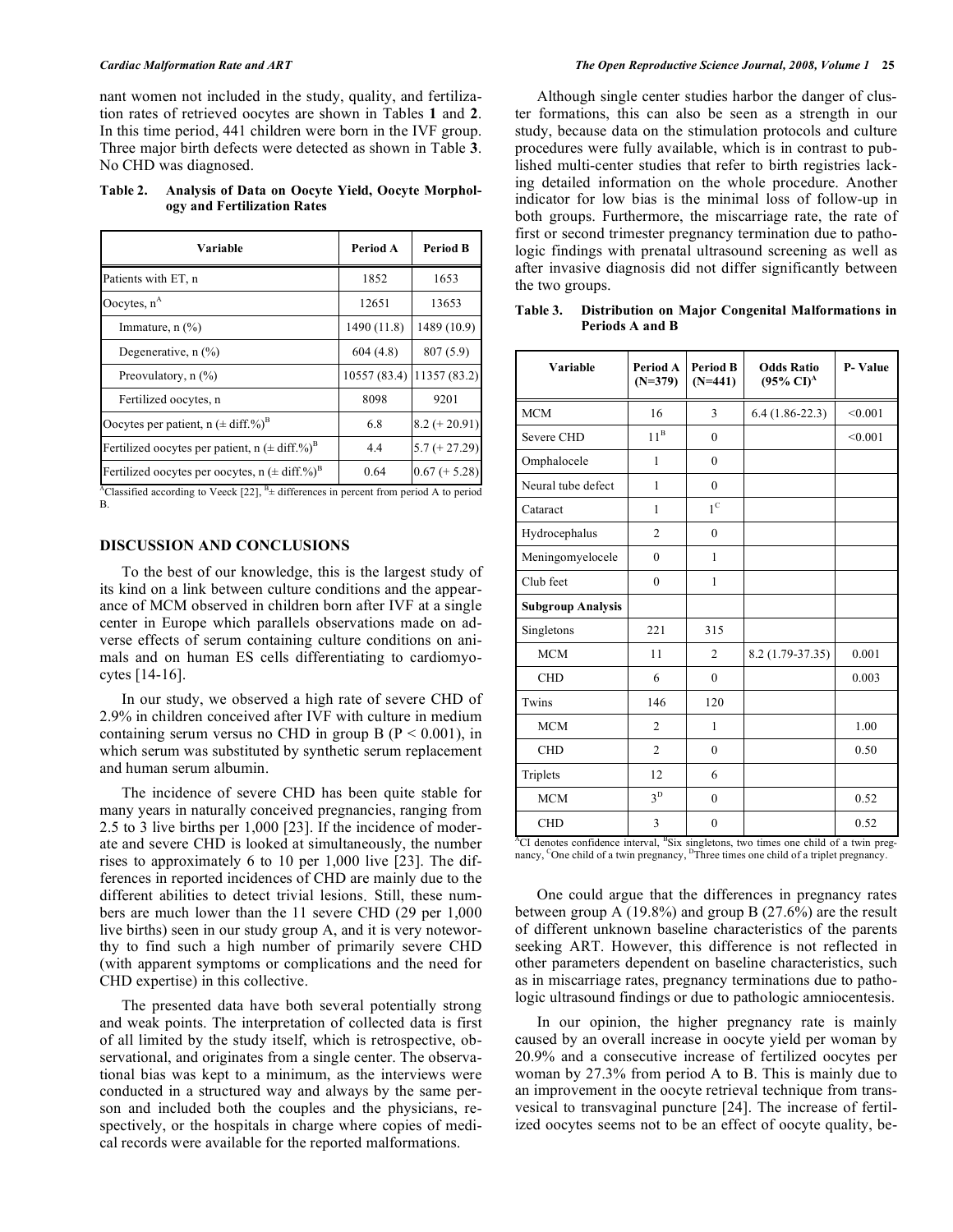cause period A and B show a similar distribution of mature, degenerative, and preovulatory oocytes as shown in Table **3**.

 Templeton and Morris [25] already showed that the chances of live birth are related to the number of oocytes fertilized. Moreover, we could show an increase in the fertilization rate of oocytes by 5.3% from period A to B, which also contributes to the increased pregnancy rate.

 On the other hand, one could speculate that serum in the culture medium has influenced the pregnancy rate and fertilization rate per oocyte, which would add an additional dimension to our study. In the mouse model, it was shown, that serum inhibits the growth of embryos to the blastocyst stage and reduces post implantation viability of embryos, even if they had a normal appearance in the blastocyst stage [15]. In the human model, it has been shown that, even though embryos cultured in serum produce more blastocysts, the implantation and pregnancy rates are low [26, 27]. Thus, despite embryos appeared morphologically similar in both periods on day 3 in our study, their intrinsic capability for further development could have been diminished due to serum. In this respect it would be interesting to know if the steady overall increase in the ART success rate observed worldwide was due to the new stimulation protocols available or the fact that fewer and fewer embryo culture protocols harbored serum as an ingredient.

 We want to stress that no changes in culture conditions for oocytes and embryos other than the introduction of commercially produced medium for culture, in which serum is substituted by synthetic serum replacement and human serum albumin, occurred at our IVF unit between the period during which a high rate of birth defects was observed and the interval thereafter. The period in which embryos were kept in culture was not changed. To the best of our knowledge, no increase in the rate of such lesions was reported elsewhere for those years, not even in studies about the effect of ionizing radiation in the post-Chernobyl period [28]. Intracytoplasmatic sperm injection and new stimulation protocols due to new medications available on the market [highly purified follicle stimulating hormone (FSH-HP) and gonadotropin releasing hormone (GnRH)- agonist] were introduced in period B, but these patients were excluded from the study to guarantee comparability. It could be argued that this imposes a bias. When all ART procedures in period B were combined and compared to period A, a significant higher rate of MCM and CHD in period A still remained (data not shown).

 Further substantiating our results, by overlooking the period after the study up to February 2008 with more than 6000 live births and where embryos were no longer cultured in serum-containing media, overall MCM rates as well as CHD resemble those found in period B (data not shown).

 We therefore put forward the hypothesis that most probably "sub-optimal *in vitro* culture conditions" together with the induction of an abnormal embryo development under the use of serum could have resulted in the higher rate of CHD. We are aware of the fact that Ham`s F-10 is a complex medium. Furthermore we know of the theoretical possibility that ingredients other than serum exerts the negative effects observed.

 But, on the other hand, there is a large body of evidence that the presence of serum in *in vitro* culture systems exerts adverse effects on embryonic development in various animals [29]. In case of adverse effects of serum during preimplantation embryo culture, one may expect to find major defects in many systems and not specifically in the cardiovascular system. But at least four human studies dealing with IVF predominantly show malformations in the cardiovascular system ([6, 17-19], however, the underlying cause could not be elucidated. In this context, it is noteworthy that certain alterations in the levels of gene expression after *in vitro* culture sometimes seem to be tissue specific (Blondin BR 2000) [30]. Unfortunately, no exact data on stimulation protocols, techniques, or procedures are available in most of the ART studies. It would be interesting to know whether serum was used as part of the culture medium in studies with a high rate of cardiac malformations. Of note, to our knowledge only the publications of Lancaster [17] and Licata [18], which were published before the introduction of serum free culture media, were able to show significant higher rates of CHD.

 The formation of the heart involves a complex but sophisticated regulatory network of molecular events directly impacting on gene expression besides indirect mechanisms, such as protein-protein interactions modulating the activities of transcription factors bound to DNA and epigenetic mechanisms [31, 32]. A steadily growing number of genes relevant to normal heart morphogenesis have been discovered [33], and attempts have been made to link molecular events to normal and abnormal cardiac development [34]. In our study, *in vitro* cultured embryos were at a very early stage of development and exposed to serum for only a few days. Cardiogenesis, however, covers a longer time period in embryogenesis and follows a precisely orchestrated series of molecular and morphogenetic events. Thus, rather than molecular events acting directly on gene expression, a more plausible explanation for our findings is that unknown ingredients or an unnatural mixture of cytokines in the embryo culture medium containing serum indirectly exerted lasting effects *via* epigenetic perturbations on the transcriptional network controlling cardiac development.

 The long-term developmental and behavioural consequences of mammalian embryo culture are still largely unknown [35]. Thus, the effects of different culture systems on embryos should be intensively investigated. In addition, EScell research can help to address some of the questions arising from observations made in preimplantation embryo culture experiments.

 To substantiate our hypothesis on the effect of serum on CHD, prospective randomized studies would again be most suitable but no longer eligible in humans in light of our findings and only acceptable for investigating the effects of serum on CHD in animal models.

 For general conclusions about serum-containing media and the rate of cardiac malformation further investigations are needed. What we can, however, learn from our study is that even the smallest changes in the "overall " procedure could have rather a dramatic influence in any field of embryo and child development [35]. Here we want to emphasize that many hypotheses which are proposed on the aetiology of various diseases and malformations for which little is known about the underlying mechanisms, could be elegantly tested